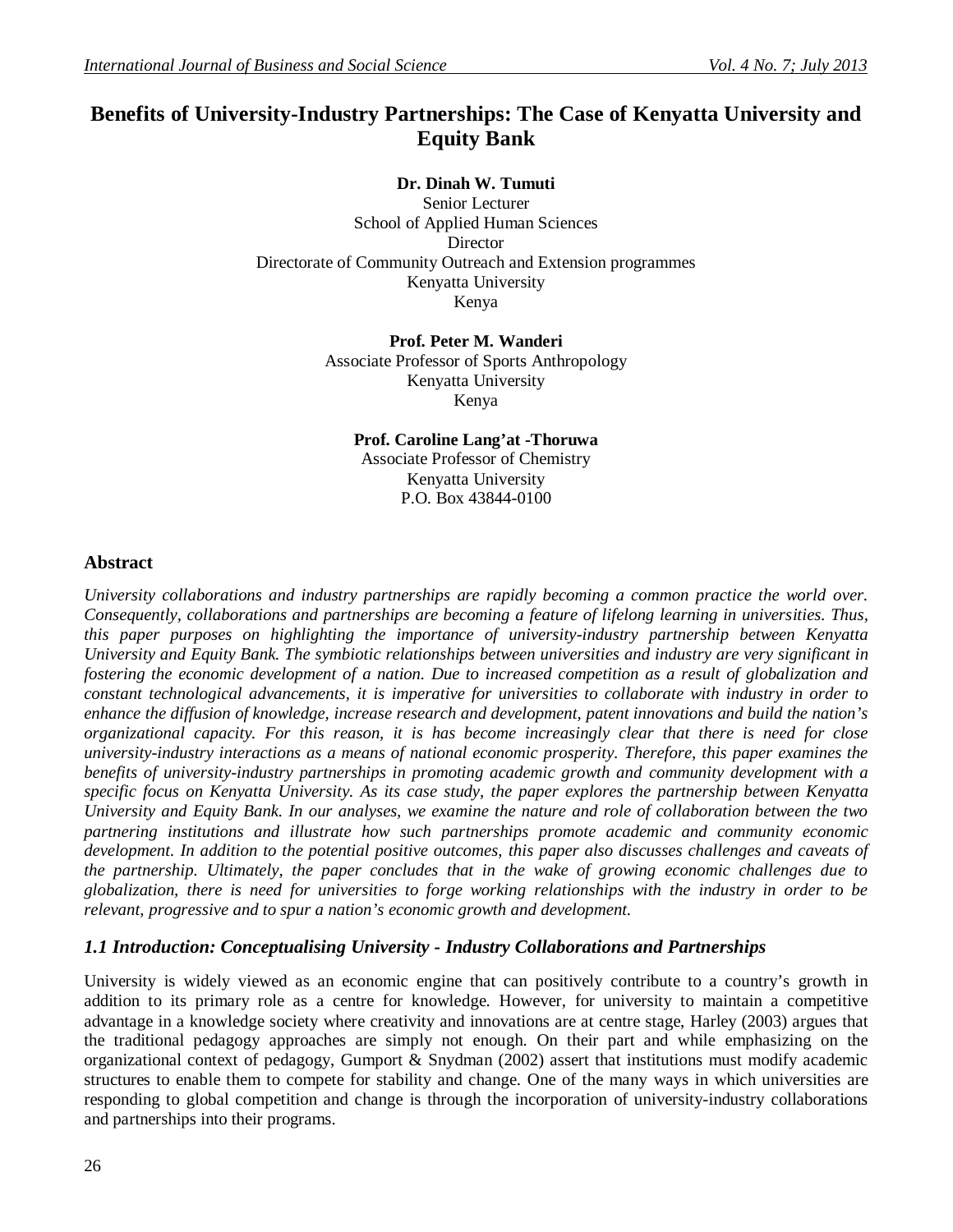Ahmad and Junaid (2000) observe that university industry linkage is regarded as a major collaborative effort on the part of the two distinct entities, academia and industry, that share their resources in an effective and efficient way for attaining mutually compatible goals of technological innovation, enhancing global competitiveness and performing as engine for economic growth. On their part, Bramwell and Wolfe (2005) point out that universities have emerged as central actors in the knowledge-based economy since they are increasingly viewed as key drivers of innovation and "major agents of economic growth". This is made possible through collaborations and partnerships between university and industry. It is worth noting that collaborations between industry and academia have increased as the universities strive to break the ivory tower mentality that exists between them and the community. However, evolving partnerships between university and industry is not only based on the need to establish closer ties with the community but also has been stimulated, primarily by social, political, economic and technological forces. For instance, government assistance for research related ventures has declined whereas the pressures from global competitiveness and realization of the significance of science-based knowledge to the innovation process has multiplied manifold (Feller, 1997).

University-industry linkages have significantly become one of the most important agenda of higher education policy-making, as well as in the economic environment of both the national and institutional levels. In the context of knowledge intensive economies, the importance of higher institutions of learning as strategic actors in both national and regional economic development cannot be underestimated given their potential to upgrade skills and knowledge of the labor force and contribute towards producing and processing innovation through technology transfer notes Esham (2008). It's through such linkages that universities have grown to become catalysts in the growth of a nation for their roles are not only confined to human capital development but also in technology transfer, research and development, and innovation. In this collaborative process, universities have three major roles to play. First, they undertake a general process of scientific research and thereby affect the technological frontier of industry over the long run. Secondly, they partly produce knowledge which is directly applicable to industrial production (prototypes, new processes etc.). Thirdly, universities provide major inputs for industrial innovation processes in terms of human capital, either through the education of graduates, who become industry researchers or through personnel mobility from universities to firms (Schartinger et al., 2002).

University-industry collaborations are instrumental in strengthening the ability of universities to conduct high quality and relevant research and enhancing the capability of industry to compete globally. Collaboration is generally regarded as a vehicle for the realization of some of these aims and promoting a higher level of competitiveness (Liyanage and Mitcheil, 1994). While emphasizing the need for university-industry collaborations, Davis (1996) observes:

The strength of universities lies in their science base; the strength of industry is technological development. Today the challenges facing both organizations have never been greater and both must adapt to rapidly changing circumstances. Failure to do so will have significant and farreaching consequences for all concerned.

In the above assertion, Davis implicitly points out that the collaborative undertakings transform the entire edifice of business firms by turning them into true learning organizations. Thus companies learn new ways of doing things, and this may ultimately alter the nature and direction of the entire business world.

Dodgson (1993) observed that collaboration encourages a higher-level of learning, learning about leading edge technologies, learning about methods of creating future technologies and learning of the ways new technologies might affect the existing business. For these reasons, University-Industry Partnerships are regarded as one of the widely used interactive best practices, a powerful tool for creating congenial environment for technological innovations and enhancing global competitiveness ultimately promoting the interests of the firms and academia across the world. According to Ali (1994) intense global competition, shorter product life cycle, rising demand for technological innovation unpredictable economic conditions, and escalating cost of research provide firm grounds for the organization to foster collaboration with institutions of advanced learning. On the other hand, the university graduates will have exposure and experience of the practical work life, which will act as a launching pad for their future professional careers. From the foregoing, it is clear that university-industry collaborations and partnerships have an impact on the collaborating institutions. It is against this backdrop and while capitalizing on the multi-dimensional facets of pedagogical practices that this paper examines the benefits of the partnership between Kenyatta University and Equity bank.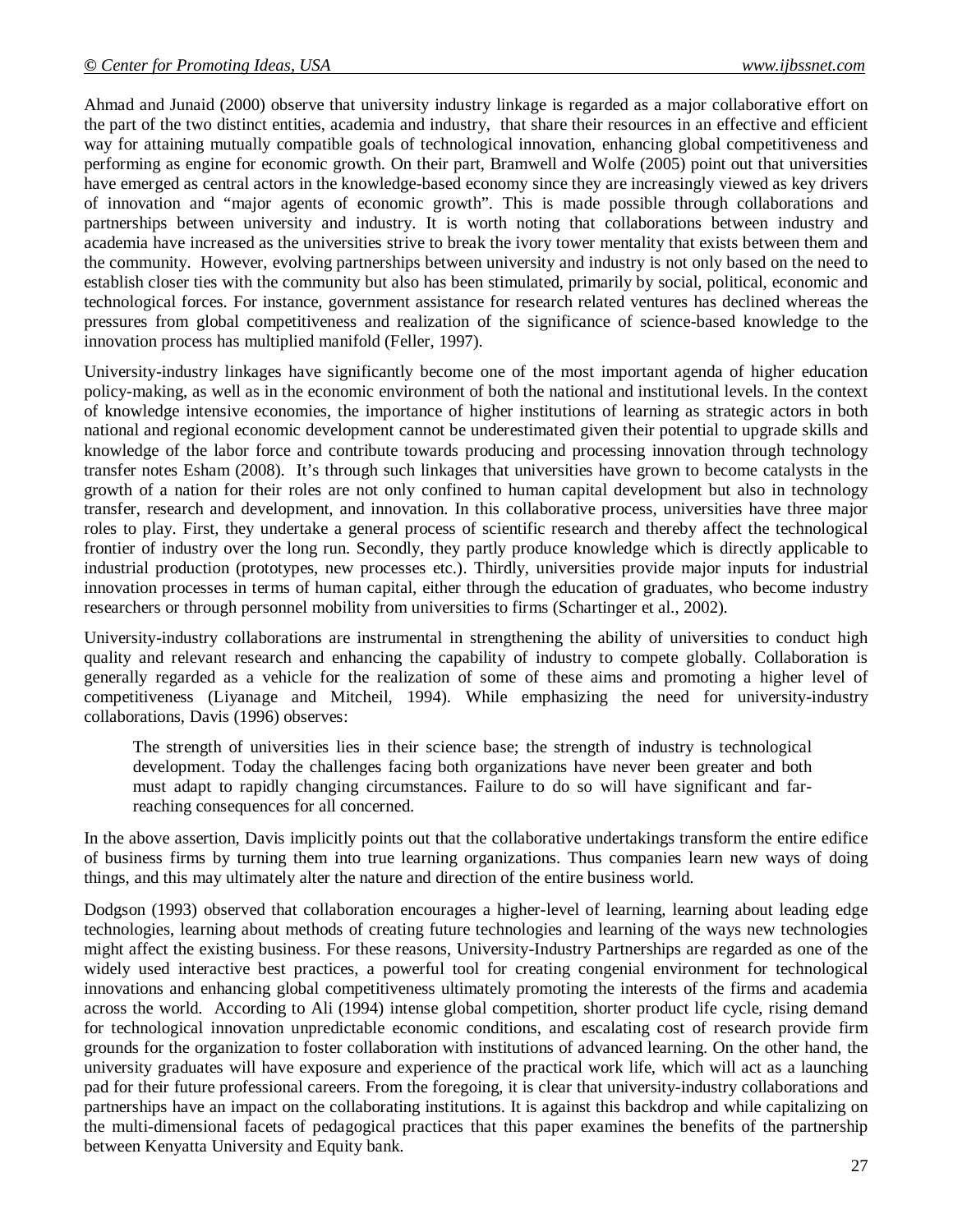While focusing on the university's recognition of the need to collaborate with industrial entities to expand its traditional knowledge base and use the increased institutional capacity and capabilities to help expand student opportunities for greater success and economic growth, the paper shows how such university-industry interactions promote the community's economic growth and development.

# *1.2 Background to the Kenyatta University – Industry Partnerships*

Besides providing quality education tailored towards creativity and self reliance and conducting research, service to humanity is one of the major components of Kenyatta University's mission statement. To ensure efficiency and satisfactory service delivery in its mission of service to humanity, the University management established the Directorate of Community Outreach and Extension Programs (COEP). The main goal of the Directorate of Community Outreach and Extension Programs is to reach out to communities and extend knowledge, skills, information and to further help communities identify, mobilize and utilize resources available to them to improve their quality of life.

As part of its programs tailored to reaching out to the community, Kenyatta University, through the Directorate of Community Outreach and Extension Programs, entered into a five year renewable collaboration with Equity Bank since 2008. This partnership is aimed at training and facilitating over 3,000 students annually to give service to communities nationwide based on their needs. Founded on the spirit of corporate social responsibility, the program is aimed at benefiting all the stakeholders involved and transforming the lives of the members of the communities served.

The students' benefits from the program are twofold. First, the students are expected to benefit through the training seminars on contemporary issues they are likely to encounter in the communities as they give their service. The seminars and through their real interaction with the communities they serve which makes what they learn during the training seminar a reality. The served communities are expected to gain knowledge and skills from their interaction with the University who are eager to serve the communities they come from. The interaction between the students and their communities help to reduce the gap that exist between them and further familiarize students with the real life in the community where they will live and work after they complete their studies.

For the two collaborating institutions, the program was expected to improve their working relationship and further break the Ivory Tower mentality that has always existed between the communities, institutions of higher learning and the banks as the two institutions reach down to the communities, identify with their needs and further help communities through students to identify, mobilize and utilize their resources to improve the quality of human life. To determine whether the program has been beneficial to the stakeholders involved since its inception in June 2008, an impact assessment was conducted and the findings constitute part of this paper.

# *1.3. Methodology*

# *1.3.1. The Case Study Approach*

Although a great deal of research on university-industry partnerships and interactions has been conducted, little critical analysis has been conducted in Kenya. Therefore, this paper is somewhat exploratory and relied on deep case study as one of its appropriate methods (Yin, 1989). The case study sought to highlight the importance of university-industry partnerships in Kenya and how these partnerships have impacted on communities involved in the context of their everyday life with a specific focus on Kenyatta University-Equity Bank partnership. The case study approach provided us with an opportunity to conduct an in-depth and incisive investigation into how the partnership has impacted on the lives of students who have participated in the exercise, members of the communities that have been served, Kenyatta University and Equity Bank.

# *1.3.2. The Survey*

In order to establish the significance of the Kenyatta University and Equity bank partnership, as an example of university-industry relationships in Kenya, a field survey was conducted on 10% of the 3,000 students and their supervisors who participated on the program in 2010/2011 academic year using two sets of questionnaires. The two sets of questionnaires were developed for both the students and their supervisors, who were responding on behalf of the members of the communities served. The data gathered were analysed quantitatively using Statistical Package for Social Science (SPSS) software.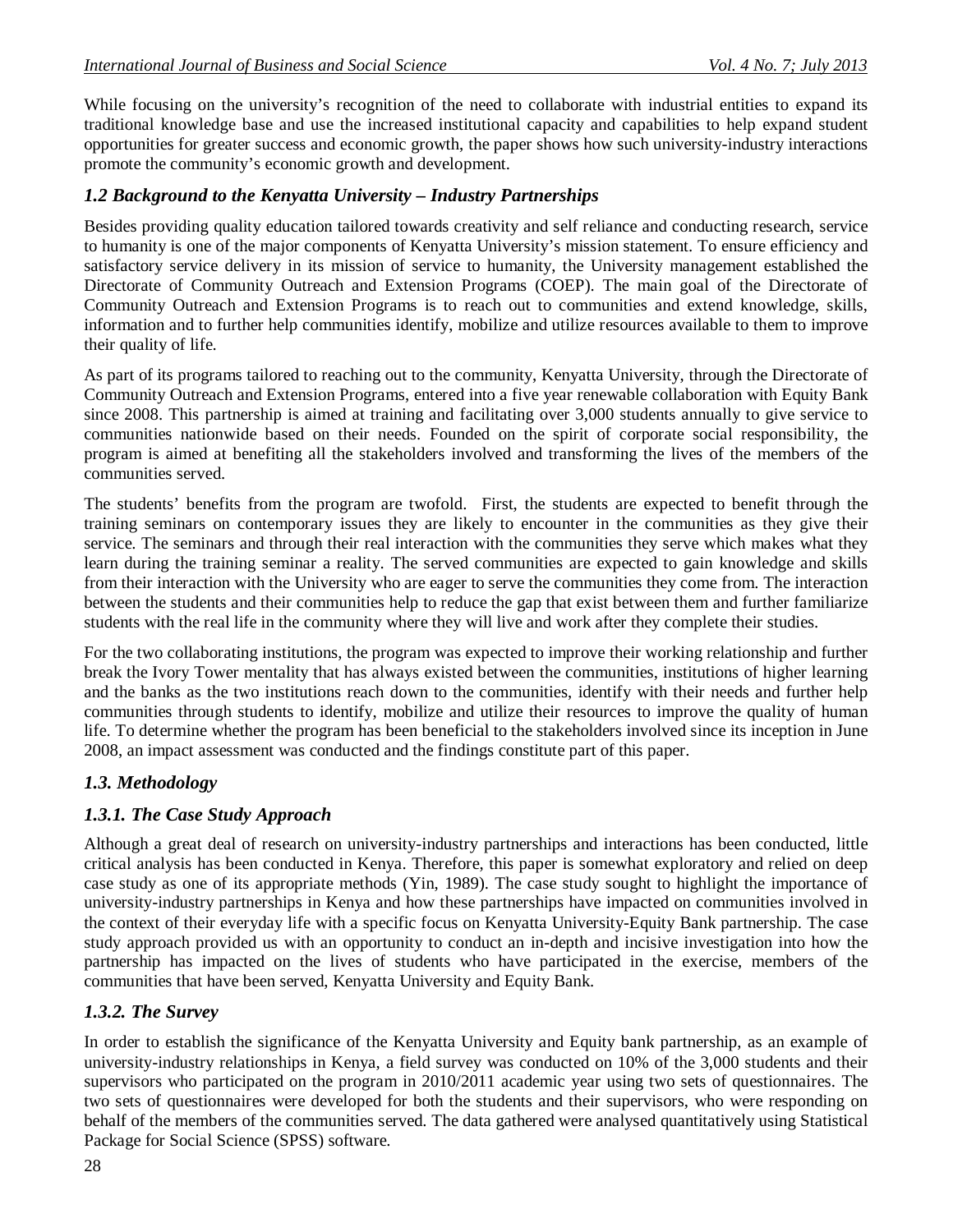# *1.3.3. Data Analysis*

This survey was intended to establish whether the partnership between Kenyatta University-Equity bank collaboration has been beneficial to the involved parties. We have engaged systematic thematic content analysis as a method for analyzing and interpreting the findings of this case study. In our analysis of the findings we engaged thematic content analysis. Thematic analysis moves beyond counting explicit words or phrases and focuses on identifying and describing both implicit and explicit ideas within the data, that is, themes (Bernard and Ryan, 2010). This paper gave primacy to the benefits that accrue from the collaboration to students in two fronts: training seminars and the actual community service while to the community members focus was on how the students' community service has benefited them. By considering existing literature relating to these themes, this paper has critically analyzed the role of university-industry partnerships in the university realm and to the community. Using systematic thematic content analysis, we organized responses from questionnaires into thematic strands and subsequently critically analyzed these thematic strands in relation to the existing literature and synthesized this body of information into the findings.

# *1.4 Results Analysis and Interpretation*

Out of 300 questionnaires distributed, about 85% of the participants responded to this survey. The results of the analyses are discussed with a clear focus on:

- *a)* Students
- *b)* Community and
- *c)* Collaborating Institutions

# *1.4.1. Benefits of Kenyatta University-Equity Bank Partnership to Students*

One of the key objectives of this research was to determine the benefit of training seminars and Experiential Learning (EL) to students. The findings were considered critical since they were to inform stakeholders of whether they are on the right track or not. Thus, this was to be achieved through examining the role of the partnership in two phases: Training seminars and at the community level.

### *a. Training Seminars*

This study sought to establish whether the two-day training seminar that students undergo before embarking on community service was of any benefit to them as individuals. A fast majority of the respondents (99.61%) indicated that the training seminar was very useful while (0.39%) indicated that the seminar was not useful (table1).

| <b>Training Useful to Trainee</b> | <b>Frequency</b> | <b>Percent</b> |
|-----------------------------------|------------------|----------------|
| Yes                               | 254              | 99.61%         |
| No                                |                  | 0.39%          |
|                                   | $n = 255$        |                |

 *Table 1: Usefulness of Training Seminars to students as Individuals*

When the respondents were further probed to indicate whether the training they received was of any use to the community they served, a majority of them (96.86%) affirmed that the seminars were useful to the communities served while (3.14%) indicated that the seminars were not useful (table 2).

| <b>Usefulness of Training seminars to</b><br><b>Communities served</b> | <b>Frequency</b> | <b>Percent</b> |
|------------------------------------------------------------------------|------------------|----------------|
| Yes                                                                    | 247              | 96.86%         |
| NO                                                                     |                  | 3.14%          |
|                                                                        | $n=255$          |                |

#### *Table 2: Usefulness of Training Seminars to communities served*

The above findings underline the importance of conducting training seminars before students participate in community service.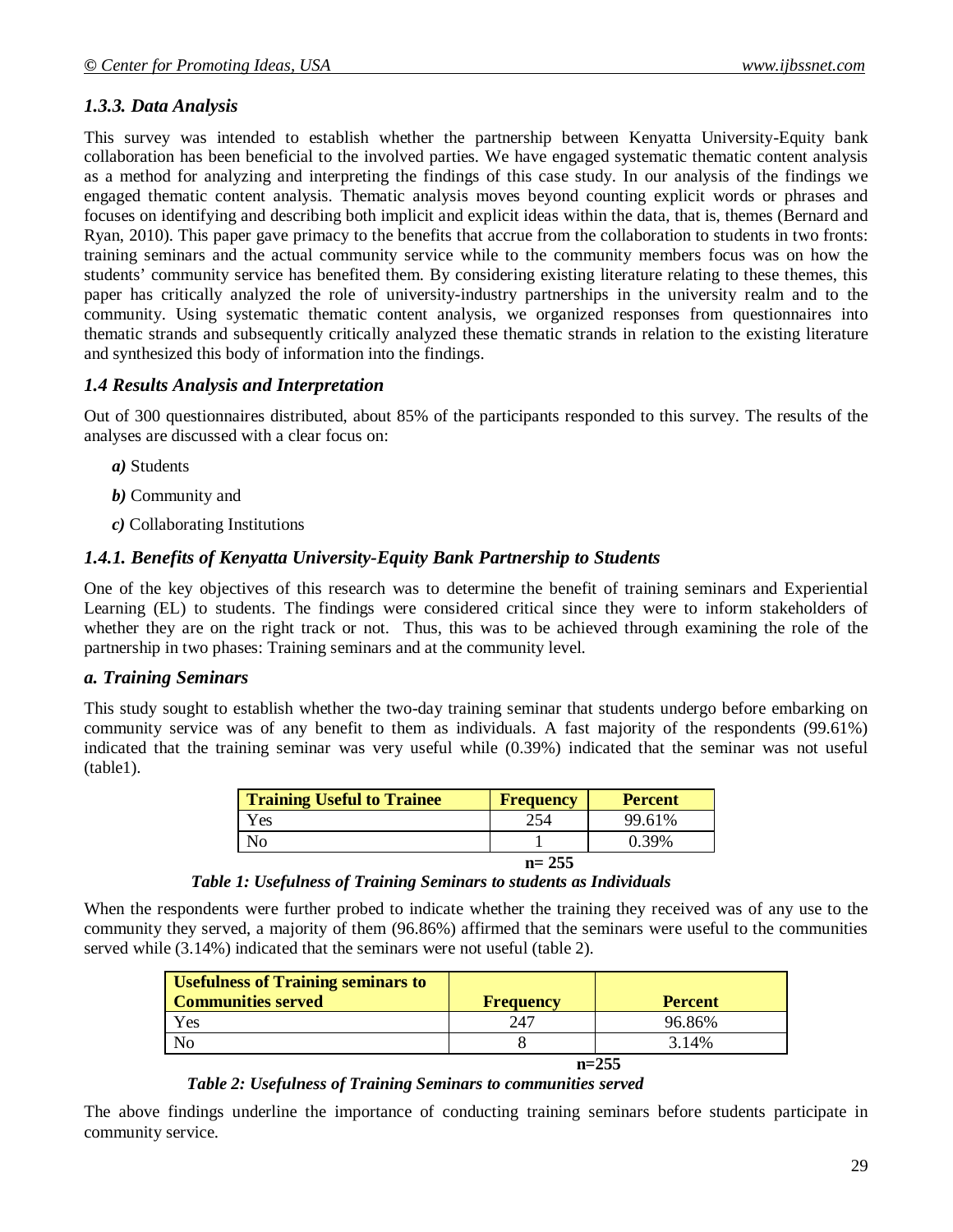The seminars are conceptualized in a manner that they not only prepare the students on the task ahead of them but to equip students with requisite knowledge on how to tackle issues that they are likely to encounter in the communities that they will serve. Therefore, the seminars were not only useful in empowering students to work with communities but also helped them in their own personal lives.

### *b. Helpfulness of the seminars to the students*

In order to ascertain the helpfulness of the knowledge gained from training seminars, the student respondents were asked to state how helpful the seminars were to them. The question allowed for multiple answers and the responses have been summarized in table 3.

| <b>Benefits</b>                                         | <b>Frequency</b> | <b>Percent</b> |
|---------------------------------------------------------|------------------|----------------|
| Able to serve the community                             | 48               | 11.71%         |
| Able to apply skills learnt to community service        | 42               | 10.24%         |
| Gained new knowledge gained                             | 35               | 8.54%          |
| Able to mobilize and involve the community              | 35               | 8.54%          |
| Able to assist HIV/Aids patients                        | 23               | 5.61%          |
| Enhanced relationship with the community                | 22               | 5.37%          |
| Built networks                                          | 15               | 3.66%          |
| Boosted my social status as a role model                | 14               | 3.41%          |
| Appreciation                                            | 12               | 2.93%          |
| Ability to answer questions regarding environment       | 23               | 5.61%          |
| Ability to educate the community on poverty reduction   | 13               | 3.17%          |
| Learnt skills on handling challenges                    | 11               | 2.68%          |
| Able to educate community on drug abuse and its effects | 10               | 2.44%          |
| Able to deal with community issues                      | 10               | 2.44%          |
| Able to educate community on financial skills           | 10               | 2.44%          |
| Identify with community problems                        | 9                | 2.20%          |
| Others                                                  | 8                | 1.95%          |

### *Table 3: Benefits Gained in Training Seminar by Students*

A multiplicity of responses to this question shows the many ways in which the seminars have impacted on the students as individuals in terms of knowledge and skill acquisition. It is important to note that most of the responses in table 3 above were generally geared towards communities they served. In another survey question each student respondent was asked to identify three skills they learnt during their community service experience. They reported experiential learning as summarized in table 4.

| <b>Learnt Skills</b>        | <b>Frequency</b> | <b>Percent</b> |
|-----------------------------|------------------|----------------|
| Developed networks          | 24               | 33.84%         |
| <b>Communication skills</b> | 77               | 12.32%         |
| Social skills and ties      | 56               | 8.75%          |
| Practical financial skills  | 54               | 8.64%          |
| Interpersonal relations     | 36               | 5.76%          |
| Project management skills   | 28               | 4.48%          |
| Self realization            | 19               | 2.84%          |
| Developed self confidence   | 15               | 2.25%          |

### *Table 4: Experiential Learning by Students during SCSP*

From the results presented above, it is clear that the community service exercise benefitted students who participated in the exercise as service providers. As is evident, students who participated in the exercise reported to have acquired various skills such as financial skills, project management skills, interpersonal communication skills and networking skills. These skills could not have been easily acquired through book learning. These skills are critical and will go a long way in preparing and shaping the students' lives upon completion of their studies.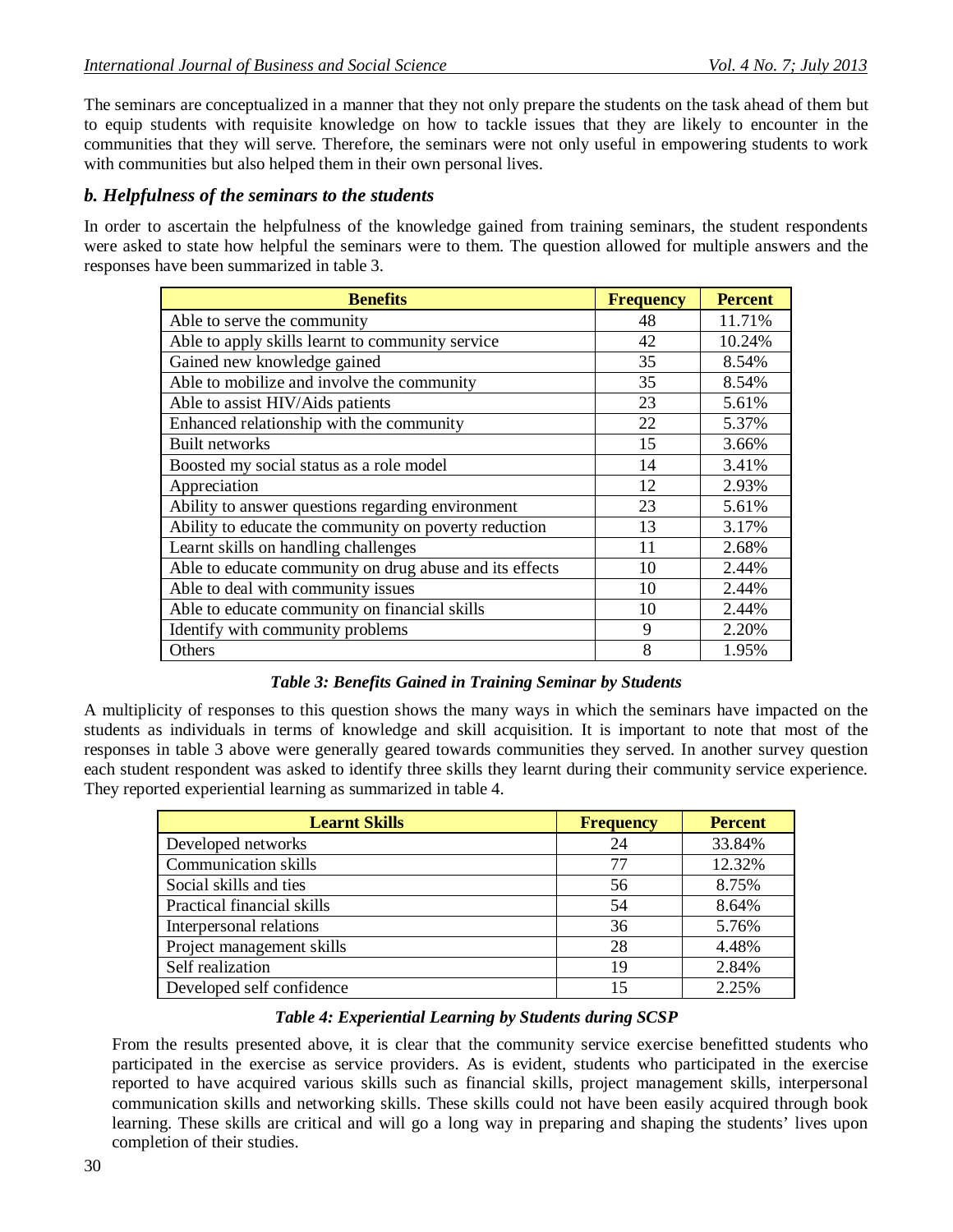It is worth noting that as Kenya aims at attaining middle-level income economy as outlined in the Vision 2030 blueprint, university and industry must go hand in hand to meet the challenges of raising the innovative and creative capacity of human capital for the knowledge-based economy and enhancing the scientific and technological infrastructure to meet the needs of a competitive economy. The role of universities in local economic development goes far beyond the linear transfer of basic research into commercialization products (Bramwell and Wolfe 2005). Instead, universities should emerge as multifaceted economic entities that are embedded in regions, and not only produce codified and commodified knowledge and human capital, but also actively participate as important institutional actors in both building and sustaining local networks and flows of knowledge, and in linking them with global ones (Bramwell and Wolfe 2005).

Therefore, it is through collaborations like the Kenyatta university-Equity bank that students are given opportunity to interact with the communities that they will serve upon completion of studies. Through these interactions, students get first hand experiences on various issues affecting community and even seek to provide solutions to them based on knowledge attained in their training. Thus, students are prepared on the challenges that await them as they seek to contribute in the economic growth and development of the nation.

#### *1.4.2. Benefits of the Community Service Exercise to the Communities Served*

When the respondents were asked to indicate whether the Community service exercise was of benefit to the community where it was conducted, 67% of the respondents indicated that the exercise was very beneficial to the community, 30% said the program was beneficial to the community and only 3% indicated that the program was fairly beneficial (figure 1). In general, the community service program has been rated highly and being of great benefit to communities served as perceived by the community field supervisors.



*Figure 1: Benefits of SCSP to the Community*

When the supervisors were further probed to identify specific benefits of the program to communities served, the supervisors indicated a number of areas such as staff support, HIV/AIDS awareness, peer counseling and motivation talks to schools among others. The multiple responses that were allowed in this question were summarized in table 5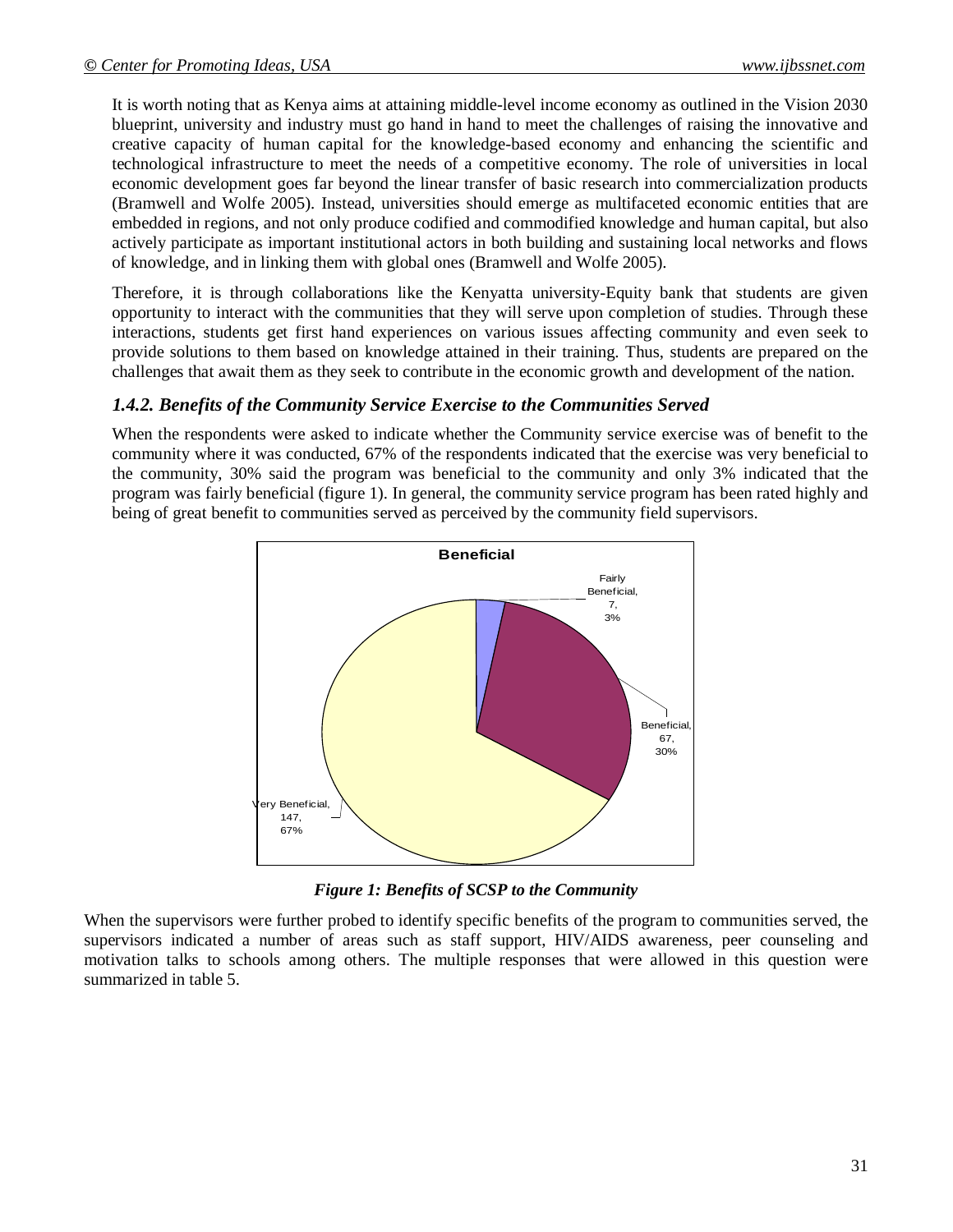| <b>Benefits</b>                                         | <b>Frequency</b> | <b>Percent</b> |
|---------------------------------------------------------|------------------|----------------|
| Staff support and increased efficiency                  | 40               | 7.60%          |
| Promoted HIV/Aids awareness                             | 38               | 7.22%          |
| Peer counseling/motivational talks                      | 28               | 5.32%          |
| Served as a good role model                             | 27               | 5.13%          |
| Awareness on drug and substance abuse                   | 24               | 4.56%          |
| Improved academic performance for pupils                | 23               | 4.37%          |
| Environmental conservation and tree planting            | 38               | 7.22%          |
| Introduced new way of doing things-creativity           | 16               | 3.04%          |
| Improved financial literacy                             | 16               | 3.04%          |
| Enhanced youth empowerment                              | 18               | 3.42%          |
| Improved organization performance                       | 14               | 2.66%          |
| Enhanced bond between Kenyatta University and community | 14               | 2.66%          |
| Improved student/teacher relationships                  | 13               | 2.47%          |
| Enhanced appreciation of self-worth                     | 13               | 2.47%          |
| Improved organization's image in the community          | 10               | 1.90%          |
| Fostered positive behavior change                       | 10               | 1.90%          |
| Provided new skills and knowledge                       | 9                | 1.90%          |

### *Table 5: Specific Benefits of SCSP to the Communities Served*

The findings above show that community service is not an exercise in futility that Kenyatta University and Equity bank, through a partnership, embarked in but rather a program that has benefitted society. As is evident, the communities served benefitted from sound financial literacy and management skills from the program. This is further reflected as Equity bank recorded an increase in the number of bank accounts opened by members of the communities served. Implying that the members of the communities served realized the importance of saving their monies in banks as opposed to saving in their houses.

The fact that Equity bank witnessed an increase in the number of accounts opened by community members served during the program is testimony that industry also benefits from the program when its products are incorporated into the program which in turn provides access to not only new ideas and know-how about product packaging but also the industry's target customers. Thus, this collaboration has demonstrated that university and industry partnerships do play a crucial in unlocking the economic potential of a country. This observation concurs with Bramwell & Wolfe (2008) who propose a potential approach of knowledge transfer between university and industry and further suggest an "entrepreneurial research university" model, where universities not only generate new knowledge through primary research, but also provide technical support and specialized expertise and facilities for on-going firm-based research and development activities (Grossman et al. 2001; Bramwell & Wolfe 2008).

# *1.5. Conclusion*

From the foregoing, it is clear that the Kenyatta University- Equity bank partnership has been of great benefit to the involved parties. The partnership has enabled Kenyatta University and Equity Bank to not only reach the community but also transform the lives of members in the same community. On the basis of this observation, we can argue that attaining high standards or living in society and realization of national goals in economic development would be possible when the space between academia and industry is bridged. Upcoming economies like Kenya need to realize that in the age of knowledge-based economy, the creation, diffusion and exploitation of new knowledge will smoothen the way for our economic, political and social development.

Therefore, both university and industry should seek to enhance graduate skills and ensure a smooth and effective transition between university and the business environments through collaborations such as joint community service programs among others. Through such ventures, students have opportunities to acquire hands own experiences and skills that will come in handy when they finally join the job market. With this, universities should also explore ideas to facilitate business matching, networking, knowledge transfer programmes, and community network among others with industry bring significant changes to the country's economic development.